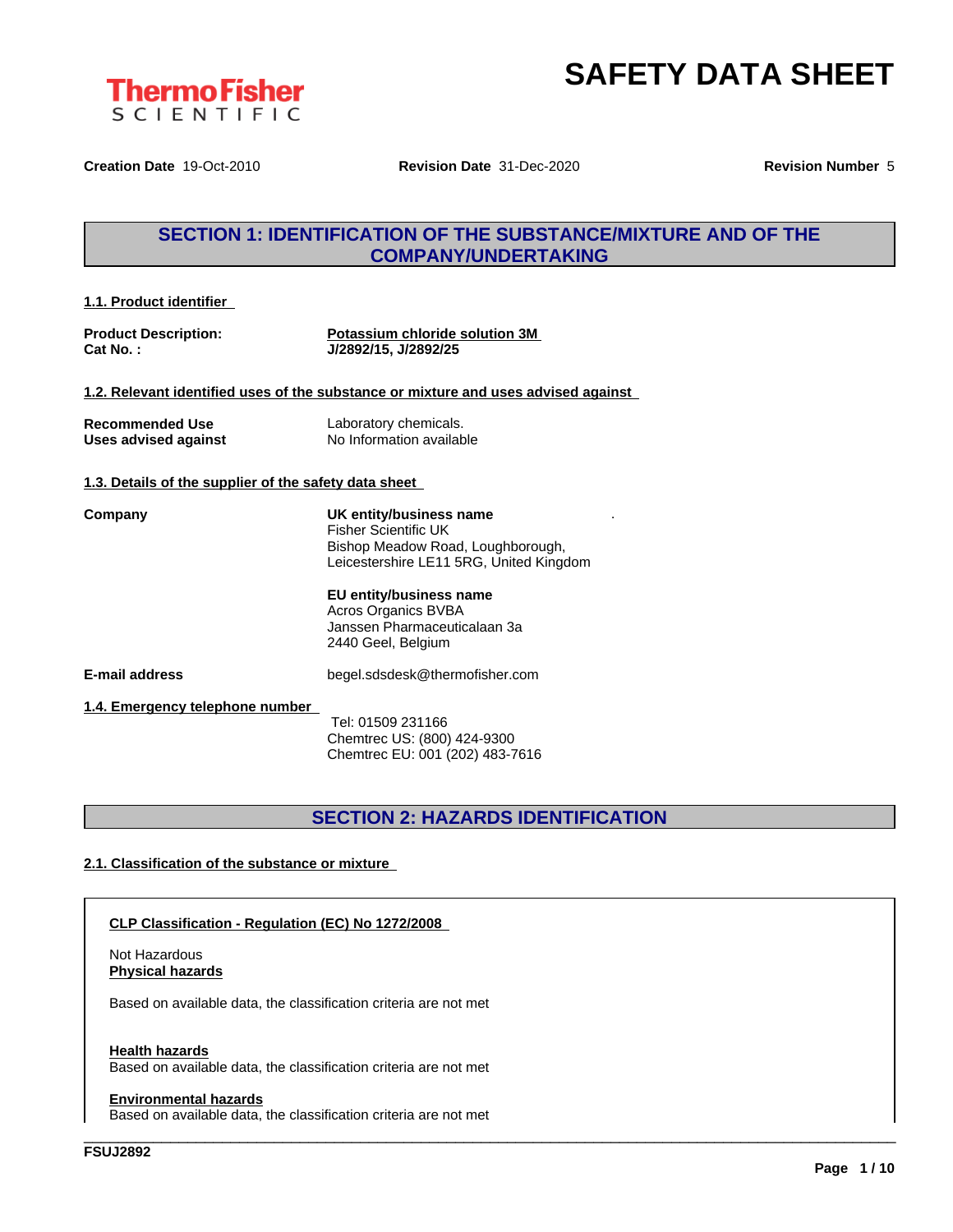*Full text of Hazard Statements: see section 16*

### **2.2. Label elements**

None required

#### **2.3. Other hazards**

Toxic to terrestrial vertebrates

### **SECTION 3: COMPOSITION/INFORMATION ON INGREDIENTS**

#### **3.2. Mixtures**

| Component          | <b>CAS-No</b> | EC-No.    | Weight %  | CLP Classification - Regulation (EC) No<br>1272/2008 |
|--------------------|---------------|-----------|-----------|------------------------------------------------------|
| Potassium chloride | 7447-40-7     | 231-211-8 | $20 - 30$ |                                                      |
| Water              | 7732-18-5     | 231-791-2 | 70-80     |                                                      |

| Components         | <b>Reach Registration Number</b> |  |
|--------------------|----------------------------------|--|
| Potassium chloride | 1-2119539416-36<br>n1            |  |

#### *Full text of Hazard Statements: see section 16*

### **SECTION 4: FIRST AID MEASURES**

#### **4.1. Description of first aid measures**

| <b>Eve Contact</b>                                               | Rinse immediately with plenty of water, also under the eyelids, for at least 15 minutes. Get<br>medical attention.         |
|------------------------------------------------------------------|----------------------------------------------------------------------------------------------------------------------------|
| <b>Skin Contact</b>                                              | Wash off immediately with plenty of water for at least 15 minutes. Get medical attention<br>immediately if symptoms occur. |
| Ingestion                                                        | Clean mouth with water and drink afterwards plenty of water. Get medical attention if<br>symptoms occur.                   |
| <b>Inhalation</b>                                                | Remove to fresh air. Get medical attention immediately if symptoms occur.                                                  |
| Self-Protection of the First Aider                               | No special precautions required.                                                                                           |
| 4.2. Most important symptoms and effects, both acute and delayed |                                                                                                                            |

\_\_\_\_\_\_\_\_\_\_\_\_\_\_\_\_\_\_\_\_\_\_\_\_\_\_\_\_\_\_\_\_\_\_\_\_\_\_\_\_\_\_\_\_\_\_\_\_\_\_\_\_\_\_\_\_\_\_\_\_\_\_\_\_\_\_\_\_\_\_\_\_\_\_\_\_\_\_\_\_\_\_\_\_\_\_\_\_\_\_\_\_\_\_

None reasonably foreseeable.

#### **4.3. Indication of any immediate medical attention and special treatment needed**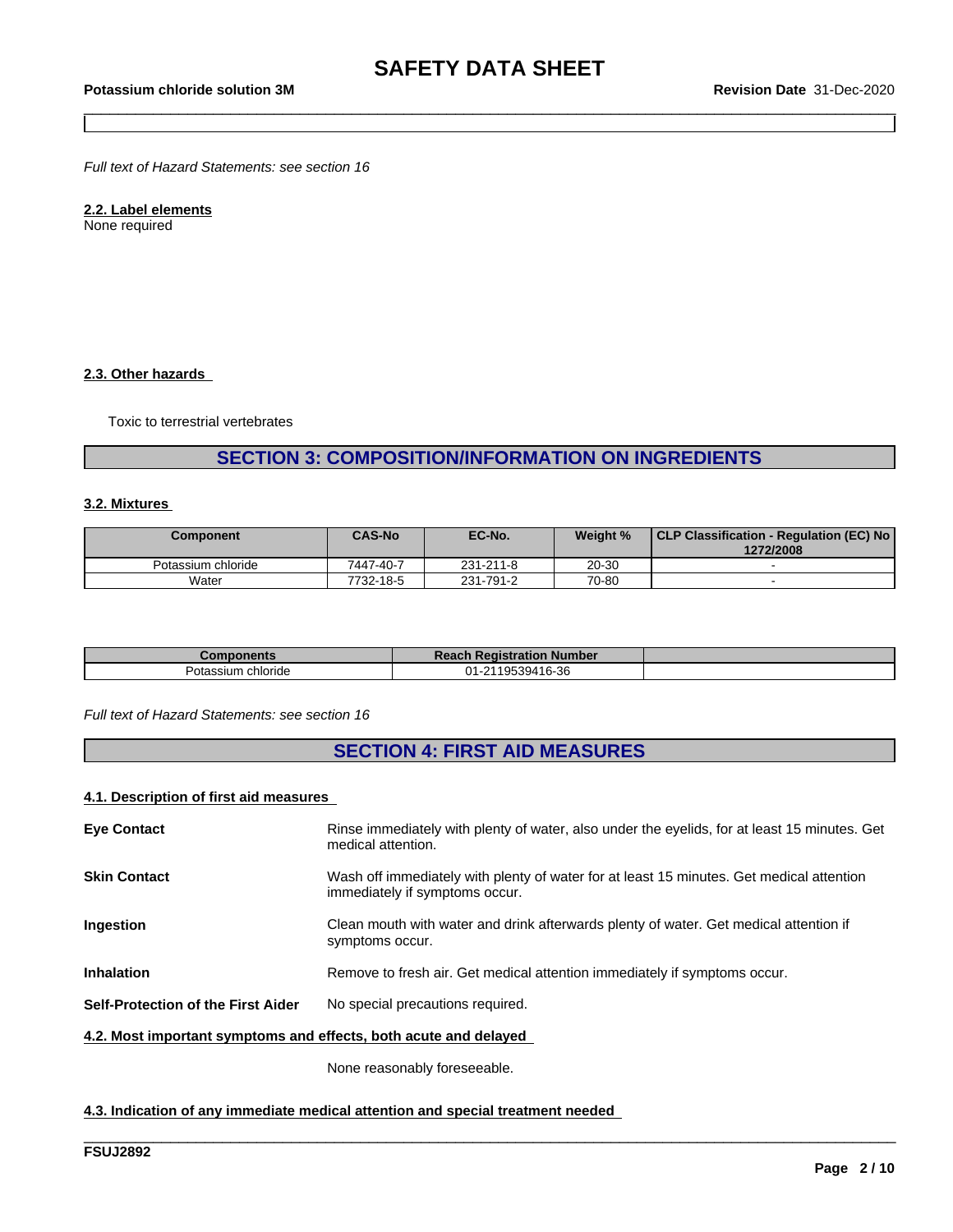## \_\_\_\_\_\_\_\_\_\_\_\_\_\_\_\_\_\_\_\_\_\_\_\_\_\_\_\_\_\_\_\_\_\_\_\_\_\_\_\_\_\_\_\_\_\_\_\_\_\_\_\_\_\_\_\_\_\_\_\_\_\_\_\_\_\_\_\_\_\_\_\_\_\_\_\_\_\_\_\_\_\_\_\_\_\_\_\_\_\_\_\_\_\_ **Potassium chloride solution 3M Revision Date** 31-Dec-2020

**Notes to Physician** Treat symptomatically.

### **SECTION 5: FIREFIGHTING MEASURES**

#### **5.1. Extinguishing media**

#### **Suitable Extinguishing Media**

Use extinguishing measures that are appropriate to local circumstances and the surrounding environment.

### **Extinguishing media which must not be used for safety reasons**

No information available.

#### **5.2. Special hazards arising from the substance or mixture**

Thermal decomposition can lead to release of irritating gases and vapors.

#### **Hazardous Combustion Products**

Hydrogen chloride gas.

#### **5.3. Advice for firefighters**

As in any fire, wear self-contained breathing apparatus pressure-demand, MSHA/NIOSH (approved or equivalent) and full protective gear.

### **SECTION 6: ACCIDENTAL RELEASE MEASURES**

#### **6.1. Personal precautions, protective equipment and emergency procedures**

Ensure adequate ventilation. Use personal protective equipment as required.

#### **6.2. Environmental precautions**

Should not be released into the environment. See Section 12 for additional Ecological Information.

#### **6.3. Methods and material for containment and cleaning up**

Sweep up and shovel into suitable containers for disposal.

#### **6.4. Reference to other sections**

Refer to protective measures listed in Sections 8 and 13.

**SECTION 7: HANDLING AND STORAGE**

#### **7.1. Precautions for safe handling**

Wear personal protective equipment/face protection. Ensure adequate ventilation. Avoid contact with skin, eyes or clothing. Avoid ingestion and inhalation.

#### **Hygiene Measures**

Handle in accordance with good industrial hygiene and safety practice. Keep away from food, drink and animal feeding stuffs. Do not eat, drink or smoke when using this product. Remove and wash contaminated clothing and gloves, including the inside, before re-use. Wash hands before breaks and after work.

\_\_\_\_\_\_\_\_\_\_\_\_\_\_\_\_\_\_\_\_\_\_\_\_\_\_\_\_\_\_\_\_\_\_\_\_\_\_\_\_\_\_\_\_\_\_\_\_\_\_\_\_\_\_\_\_\_\_\_\_\_\_\_\_\_\_\_\_\_\_\_\_\_\_\_\_\_\_\_\_\_\_\_\_\_\_\_\_\_\_\_\_\_\_

#### **7.2. Conditions for safe storage, including any incompatibilities**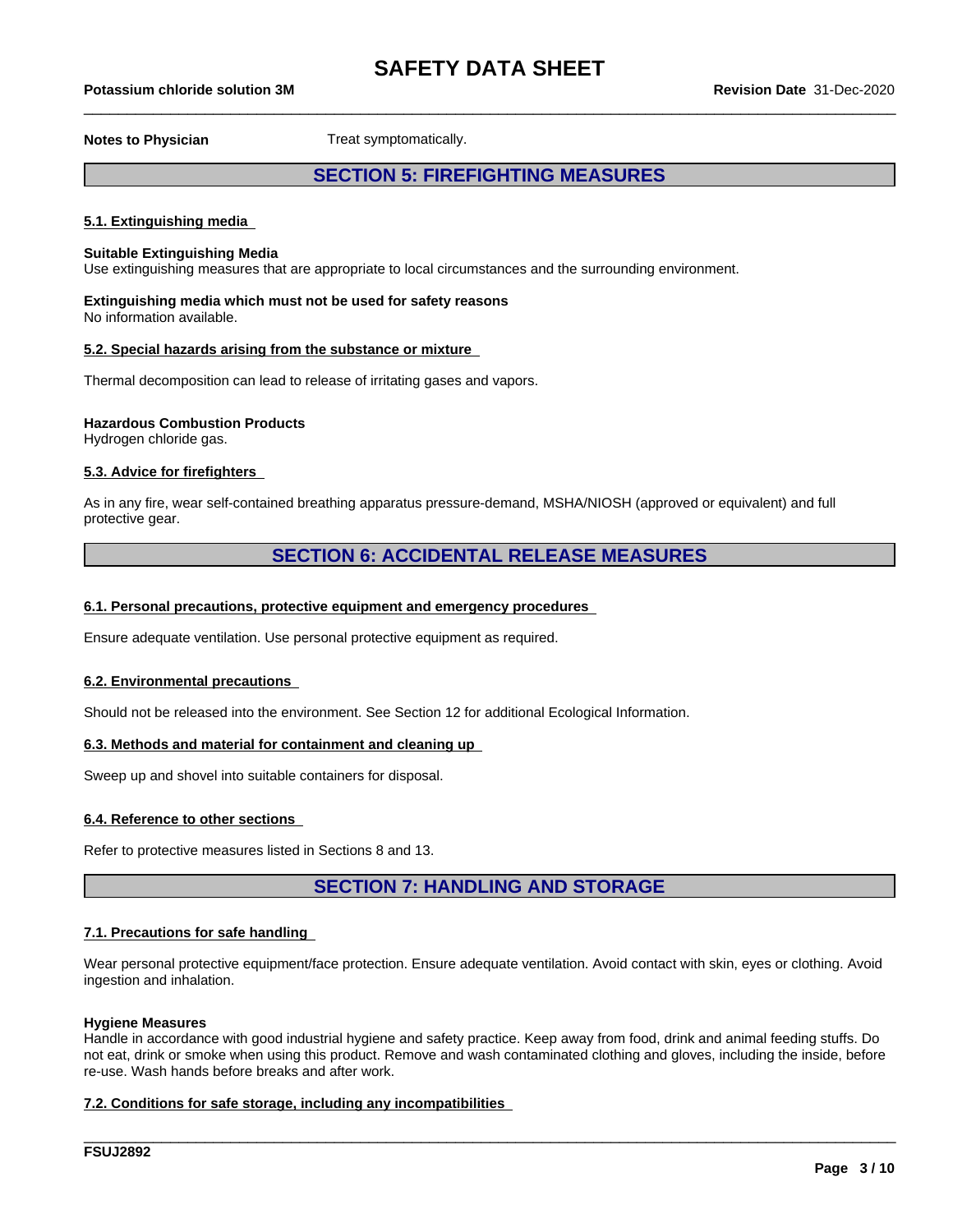Keep containers tightly closed in a dry, cool and well-ventilated place.

**Technical Rules for Hazardous Substances (TRGS) 510 Storage Class (LGK) (Germany)** Class 12

#### **7.3. Specific end use(s)**

Use in laboratories

**SECTION 8: EXPOSURE CONTROLS/PERSONAL PROTECTION**

#### **8.1. Control parameters**

#### **Exposure limits**

List source(s):

#### **Biological limit values**

This product, as supplied, does not contain any hazardous materials with biological limits established by the region specific regulatory bodies

#### **Monitoring methods**

BS EN 14042:2003 Title Identifier: Workplace atmospheres. Guide for the application and use of procedures for the assessment of exposure to chemical and biological agents.

#### **Derived No Effect Level (DNEL)** No information available

| Route of exposure | Acute effects (local) | <b>Acute effects</b><br>(systemic) | <b>Chronic effects</b><br>(local) | <b>Chronic effects</b><br>(systemic) |
|-------------------|-----------------------|------------------------------------|-----------------------------------|--------------------------------------|
| Oral              |                       |                                    |                                   |                                      |
| Dermal            |                       |                                    |                                   |                                      |
| <b>Inhalation</b> |                       |                                    |                                   |                                      |

#### **Predicted No Effect Concentration** No information available. **(PNEC)**

#### **8.2. Exposure controls**

#### **Engineering Measures**

None under normal use conditions.

#### **Personal protective equipment**

**Eye Protection** Wear safety glasses with side shields (or goggles) (European standard - EN 166)

**Hand Protection** Protective gloves

| <b>Glove material</b><br>Natural rubber<br>Nitrile rubber<br>Neoprene<br><b>PVC</b> | <b>Breakthrough time</b><br>See manufacturers<br>recommendations | <b>Glove thickness</b> | <b>EU standard</b><br>EN 374 | <b>Glove comments</b><br>(minimum requirement)                           |
|-------------------------------------------------------------------------------------|------------------------------------------------------------------|------------------------|------------------------------|--------------------------------------------------------------------------|
| Skin and body protection                                                            |                                                                  |                        |                              | Wear appropriate protective gloves and clothing to prevent skin exposure |

Inspect gloves before use.

Please observe the instructions regarding permeability and breakthrough time which are provided by the supplier of the gloves.

\_\_\_\_\_\_\_\_\_\_\_\_\_\_\_\_\_\_\_\_\_\_\_\_\_\_\_\_\_\_\_\_\_\_\_\_\_\_\_\_\_\_\_\_\_\_\_\_\_\_\_\_\_\_\_\_\_\_\_\_\_\_\_\_\_\_\_\_\_\_\_\_\_\_\_\_\_\_\_\_\_\_\_\_\_\_\_\_\_\_\_\_\_\_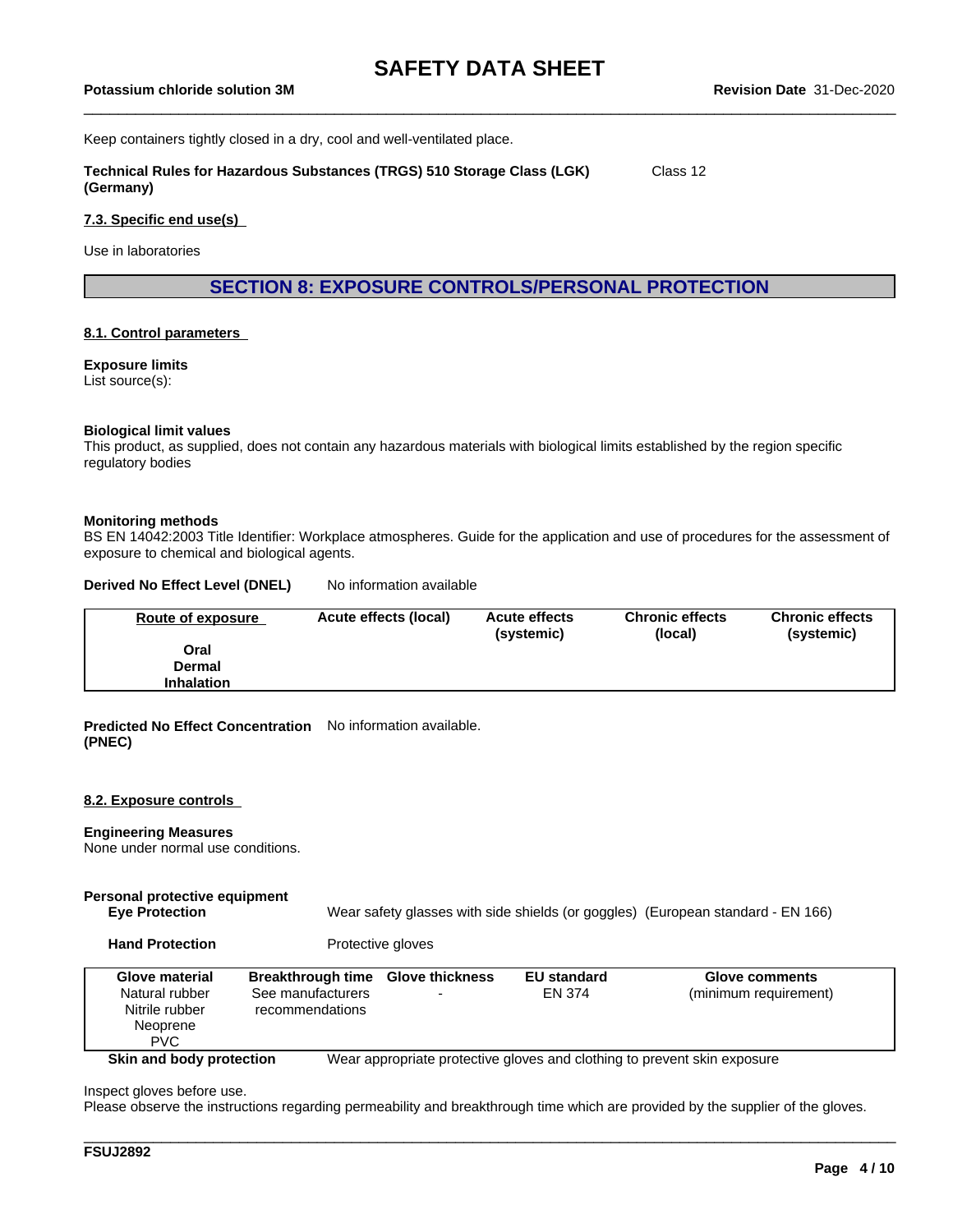## \_\_\_\_\_\_\_\_\_\_\_\_\_\_\_\_\_\_\_\_\_\_\_\_\_\_\_\_\_\_\_\_\_\_\_\_\_\_\_\_\_\_\_\_\_\_\_\_\_\_\_\_\_\_\_\_\_\_\_\_\_\_\_\_\_\_\_\_\_\_\_\_\_\_\_\_\_\_\_\_\_\_\_\_\_\_\_\_\_\_\_\_\_\_ **Potassium chloride solution 3M Revision Date** 31-Dec-2020

#### (Refer to manufacturer/supplier for information)

|                                                      | Ensure gloves are suitable for the task: Chemical compatability, Dexterity, Operational conditions, User susceptibility, e.g.         |
|------------------------------------------------------|---------------------------------------------------------------------------------------------------------------------------------------|
|                                                      | sensitisation effects, also take into consideration the specific local conditions under which the product is used, such as the danger |
| of cuts, abrasion.                                   |                                                                                                                                       |
| Remove gloves with care avoiding skin contamination. |                                                                                                                                       |
|                                                      |                                                                                                                                       |
| <b>Respiratory Protection</b>                        | No protective equipment is needed under normal use conditions.                                                                        |

| Large scale/emergency use         | Use a NIOSH/MSHA or European Standard EN 136 approved respirator if exposure limits<br>are exceeded or if irritation or other symptoms are experienced<br><b>Recommended Filter type: Particle filter 2</b> |
|-----------------------------------|-------------------------------------------------------------------------------------------------------------------------------------------------------------------------------------------------------------|
| <b>Small scale/Laboratory use</b> | Maintain adequate ventilation                                                                                                                                                                               |

**Environmental exposure controls** No information available.

### **SECTION 9: PHYSICAL AND CHEMICAL PROPERTIES**

#### **9.1. Information on basic physical and chemical properties**

| <b>Physical State</b>                          | Liquid                   |                                          |
|------------------------------------------------|--------------------------|------------------------------------------|
| Appearance                                     | Clear                    |                                          |
| Odor                                           | No information available |                                          |
| <b>Odor Threshold</b>                          | No data available        |                                          |
| <b>Melting Point/Range</b>                     | No data available        |                                          |
| <b>Softening Point</b>                         | No data available        |                                          |
| <b>Boiling Point/Range</b>                     | No data available        |                                          |
| <b>Flammability (liquid)</b>                   | No data available        |                                          |
| <b>Flammability (solid,gas)</b>                | Not applicable           | Liquid                                   |
| <b>Explosion Limits</b>                        | No data available        |                                          |
| <b>Flash Point</b>                             | No data available        | <b>Method -</b> No information available |
| <b>Autoignition Temperature</b>                | No data available        |                                          |
| <b>Decomposition Temperature</b>               | No data available        |                                          |
| рH                                             | No data available        |                                          |
| <b>Viscosity</b>                               | No data available        |                                          |
| <b>Water Solubility</b>                        | Miscible                 |                                          |
| Solubility in other solvents                   | No information available |                                          |
| <b>Partition Coefficient (n-octanol/water)</b> |                          |                                          |
| <b>Vapor Pressure</b>                          | No data available        |                                          |
| Density / Specific Gravity                     | No data available        |                                          |
| <b>Bulk Density</b>                            | Not applicable           | Liquid                                   |
| <b>Vapor Density</b>                           | No data available        | $(Air = 1.0)$                            |
| <b>Particle characteristics</b>                | Not applicable (liquid)  |                                          |

**9.2. Other information**

### **SECTION 10: STABILITY AND REACTIVITY**

\_\_\_\_\_\_\_\_\_\_\_\_\_\_\_\_\_\_\_\_\_\_\_\_\_\_\_\_\_\_\_\_\_\_\_\_\_\_\_\_\_\_\_\_\_\_\_\_\_\_\_\_\_\_\_\_\_\_\_\_\_\_\_\_\_\_\_\_\_\_\_\_\_\_\_\_\_\_\_\_\_\_\_\_\_\_\_\_\_\_\_\_\_\_

**10.1. Reactivity** None known, based on information available

#### **10.2. Chemical stability**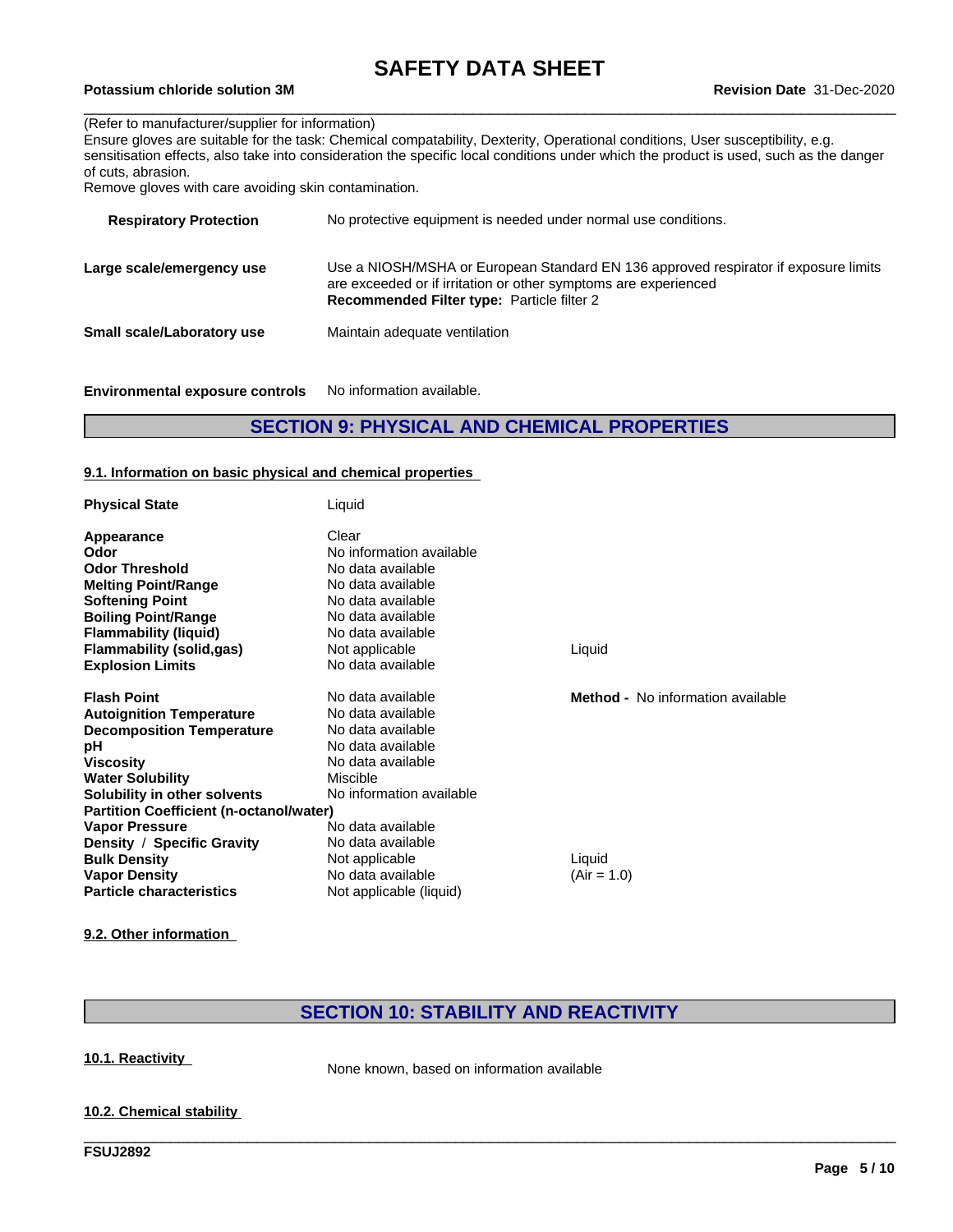Stable under normal conditions.

#### **10.3. Possibility of hazardous reactions**

| <b>Hazardous Polymerization</b><br><b>Hazardous Reactions</b> | Hazardous polymerization does not occur.<br>None under normal processing. |
|---------------------------------------------------------------|---------------------------------------------------------------------------|
| 10.4. Conditions to avoid                                     | Incompatible products. Excess heat.                                       |
| 10.5. Incompatible materials                                  | Strong oxidizing agents.                                                  |

#### **10.6. Hazardous decomposition products**

Hydrogen chloride gas.

### **SECTION 11: TOXICOLOGICAL INFORMATION**

**11.1. Information on hazard classes as defined in Regulation (EC) No 1272/2008**

#### **Product Information**

| (a) acute toxicity; |                                                                  |
|---------------------|------------------------------------------------------------------|
| Oral                | Based on available data, the classification criteria are not met |
| Dermal              | No data available                                                |
| <b>Inhalation</b>   | No data available                                                |
|                     |                                                                  |

#### **Toxicology data for the components**

| Component          | LD50 Oral                | <b>LD50 Dermal</b> | ∟C50 Inhalation |
|--------------------|--------------------------|--------------------|-----------------|
| Potassium chloride | Rat<br>LD50 = 2600 mg/kg |                    |                 |
| Water              |                          |                    |                 |

| (b) skin corrosion/irritation;                                              | No data available                                                              |
|-----------------------------------------------------------------------------|--------------------------------------------------------------------------------|
| (c) serious eye damage/irritation;                                          | No data available                                                              |
| (d) respiratory or skin sensitization;<br><b>Respiratory</b><br><b>Skin</b> | No data available<br>No data available                                         |
| (e) germ cell mutagenicity;                                                 | No data available                                                              |
| (f) carcinogenicity;                                                        | No data available<br>There are no known carcinogenic chemicals in this product |
| (g) reproductive toxicity;                                                  | No data available                                                              |
| (h) STOT-single exposure;                                                   | No data available                                                              |
| (i) STOT-repeated exposure;                                                 | No data available                                                              |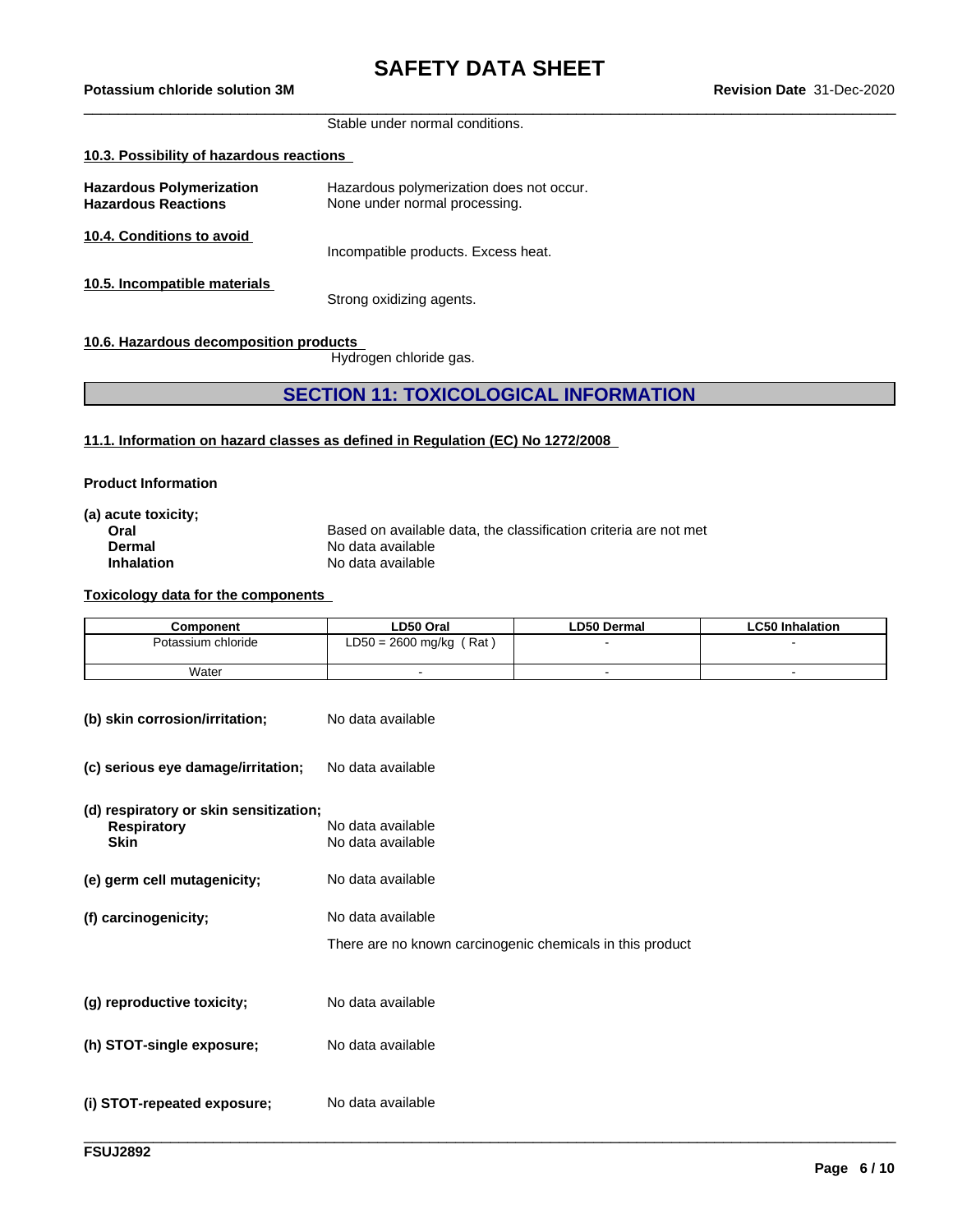\_\_\_\_\_\_\_\_\_\_\_\_\_\_\_\_\_\_\_\_\_\_\_\_\_\_\_\_\_\_\_\_\_\_\_\_\_\_\_\_\_\_\_\_\_\_\_\_\_\_\_\_\_\_\_\_\_\_\_\_\_\_\_\_\_\_\_\_\_\_\_\_\_\_\_\_\_\_\_\_\_\_\_\_\_\_\_\_\_\_\_\_\_\_ **Potassium chloride solution 3M Revision Date** 31-Dec-2020

| Target Organs                                                | No information available.                                      |
|--------------------------------------------------------------|----------------------------------------------------------------|
| (i) aspiration hazard;                                       | No data available                                              |
| Other Adverse Effects                                        | The toxicological properties have not been fully investigated. |
| Symptoms / effects, both acute and No information available. |                                                                |

**delayed**

### **11.2. Information on other hazards**

**Endocrine Disrupting Properties** Assess endocrine disrupting properties for human health. This product does not contain any known or suspected endocrine disruptors.

### **SECTION 12: ECOLOGICAL INFORMATION**

#### **12.1. Toxicity Ecotoxicity effects** .

| Component          | <b>Freshwater Fish</b>         | <b>Water Flea</b>  | <b>Freshwater Algae</b> |
|--------------------|--------------------------------|--------------------|-------------------------|
| Potassium chloride | Lepomis macrochirus: LC50:     | EC50: 825 mg/L/48h | EC50: 2500 mg/L/72h     |
|                    | 1060 mg/L /96h                 |                    |                         |
|                    | Pimephales promelas: LC50: 750 |                    |                         |
|                    | - 1020 ma/L /96h               |                    |                         |

| Miscible with water, Persistence is unlikely, based on information available.                                                                                  |
|----------------------------------------------------------------------------------------------------------------------------------------------------------------|
| Bioaccumulation is unlikely                                                                                                                                    |
| The product is water soluble, and may spread in water systems. Will likely be mobile in the<br>environment due to its water solubility. Highly mobile in soils |
| No data available for assessment.                                                                                                                              |
| This product does not contain any known or suspected endocrine disruptors                                                                                      |
| This product does not contain any known or suspected substance<br>This product does not contain any known or suspected substance                               |
|                                                                                                                                                                |

### **SECTION 13: DISPOSAL CONSIDERATIONS**

#### **13.1. Waste treatment methods**

| Waste from Residues/Unused<br><b>Products</b> | Chemical waste generators must determine whether a discarded chemical is classified as a<br>hazardous waste. Consult local, regional, and national hazardous waste regulations to<br>ensure complete and accurate classification. |
|-----------------------------------------------|-----------------------------------------------------------------------------------------------------------------------------------------------------------------------------------------------------------------------------------|
|                                               |                                                                                                                                                                                                                                   |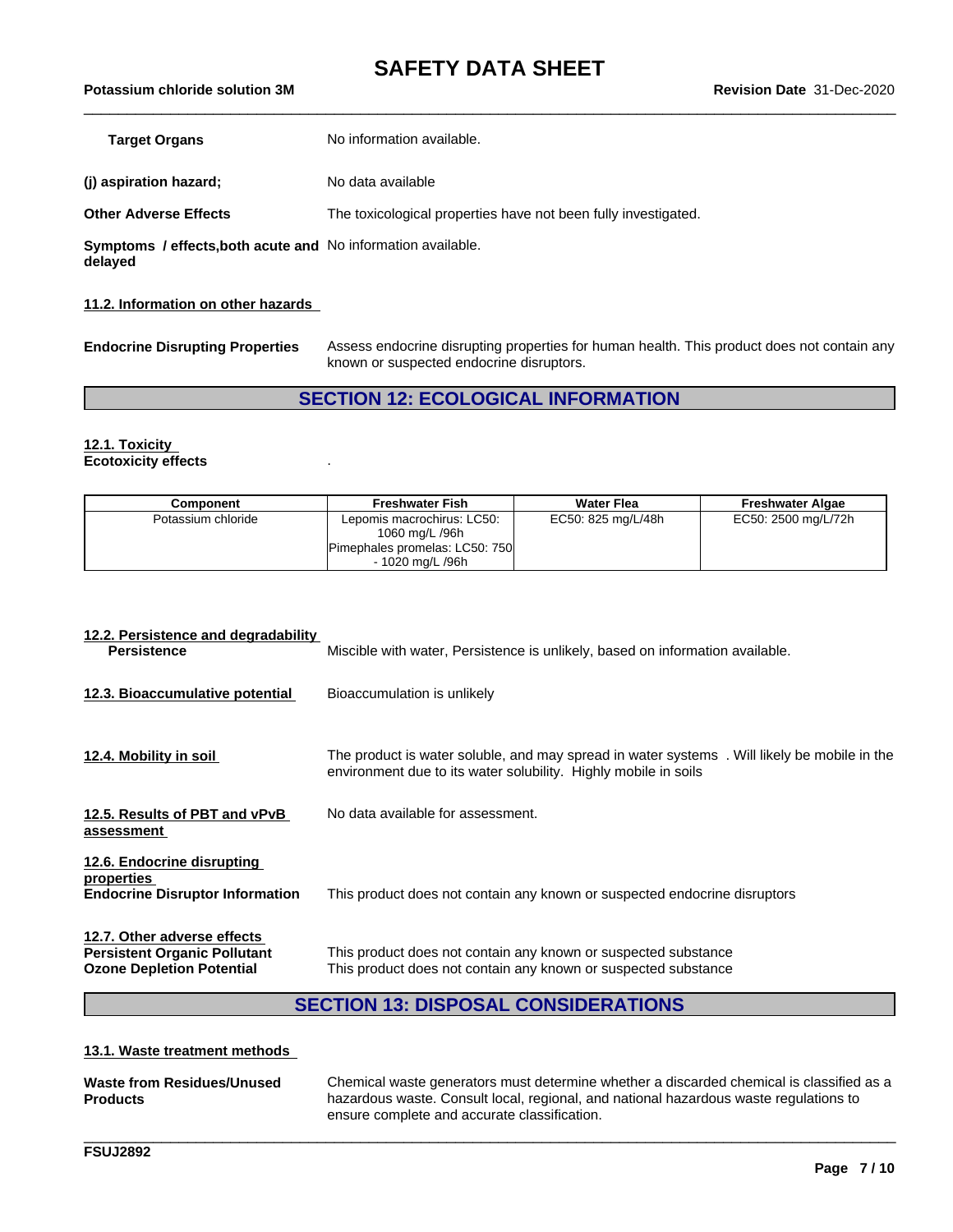| <b>Contaminated Packaging</b>  | Empty remaining contents. Dispose of in accordance with local regulations. Do not re-use<br>empty containers. |
|--------------------------------|---------------------------------------------------------------------------------------------------------------|
| European Waste Catalogue (EWC) | According to the European Waste Catalog, Waste Codes are not product specific, but<br>application specific.   |
| <b>Other Information</b>       | Waste codes should be assigned by the user based on the application for which the product<br>was used.        |

### **SECTION 14: TRANSPORT INFORMATION**

**IMDG/IMO** Not regulated

**14.1. UN number 14.2. UN proper shipping name 14.3. Transport hazard class(es) 14.4. Packing group**

ADR **ADR** Not regulated

**14.1. UN number 14.2. UN proper shipping name 14.3. Transport hazard class(es) 14.4. Packing group**

### **IATA** Not regulated **14.1. UN number 14.2. UN proper shipping name 14.3. Transport hazard class(es) 14.4. Packing group** 14.5. **Environmental hazards** No hazards identified

**14.6. Special precautions for user** No special precautions required Not applicable, packaged goods

**14.7. Maritime transport in bulk according to IMO instruments**

### **SECTION 15: REGULATORY INFORMATION**

#### **15.1. Safety, health and environmental regulations/legislation specific for the substance or mixture**

#### **International Inventories**

X = listed, Europe (EINECS/ELINCS/NLP), U.S.A. (TSCA), Canada (DSL/NDSL), Philippines (PICCS), China (IECSC), Japan (ENCS), Australia (AICS), Korea (ECL).

| <b>Component</b>   | <b>EINECS</b> | <b>ELINCS</b> | <b>NLP</b> | <b>TSCA</b> | <b>DSL</b> | <b>NDSL</b> | <b>PICCS</b> | <b>ENCS</b> | <b>IECSC</b> | <b>AICS</b> | <b>KECL</b> |
|--------------------|---------------|---------------|------------|-------------|------------|-------------|--------------|-------------|--------------|-------------|-------------|
| Potassium chloride | 231-211-8     |               |            | $\cdot$     |            |             |              | $\lambda$   |              | $\lambda$   | KE-2908     |
|                    |               |               |            |             |            |             |              |             |              |             |             |
| Water              | 231-791-2     |               |            |             | $\lambda$  |             |              | $\lambda$   |              | $\lambda$   | KE-3540     |
|                    |               |               |            |             |            |             |              |             |              |             |             |

### Requlation (EC) No 649/2012 of the European Parliament and of the Council of 4 July 2012 concerning the export and **import of dangerous chemicals**

\_\_\_\_\_\_\_\_\_\_\_\_\_\_\_\_\_\_\_\_\_\_\_\_\_\_\_\_\_\_\_\_\_\_\_\_\_\_\_\_\_\_\_\_\_\_\_\_\_\_\_\_\_\_\_\_\_\_\_\_\_\_\_\_\_\_\_\_\_\_\_\_\_\_\_\_\_\_\_\_\_\_\_\_\_\_\_\_\_\_\_\_\_\_

Not applicable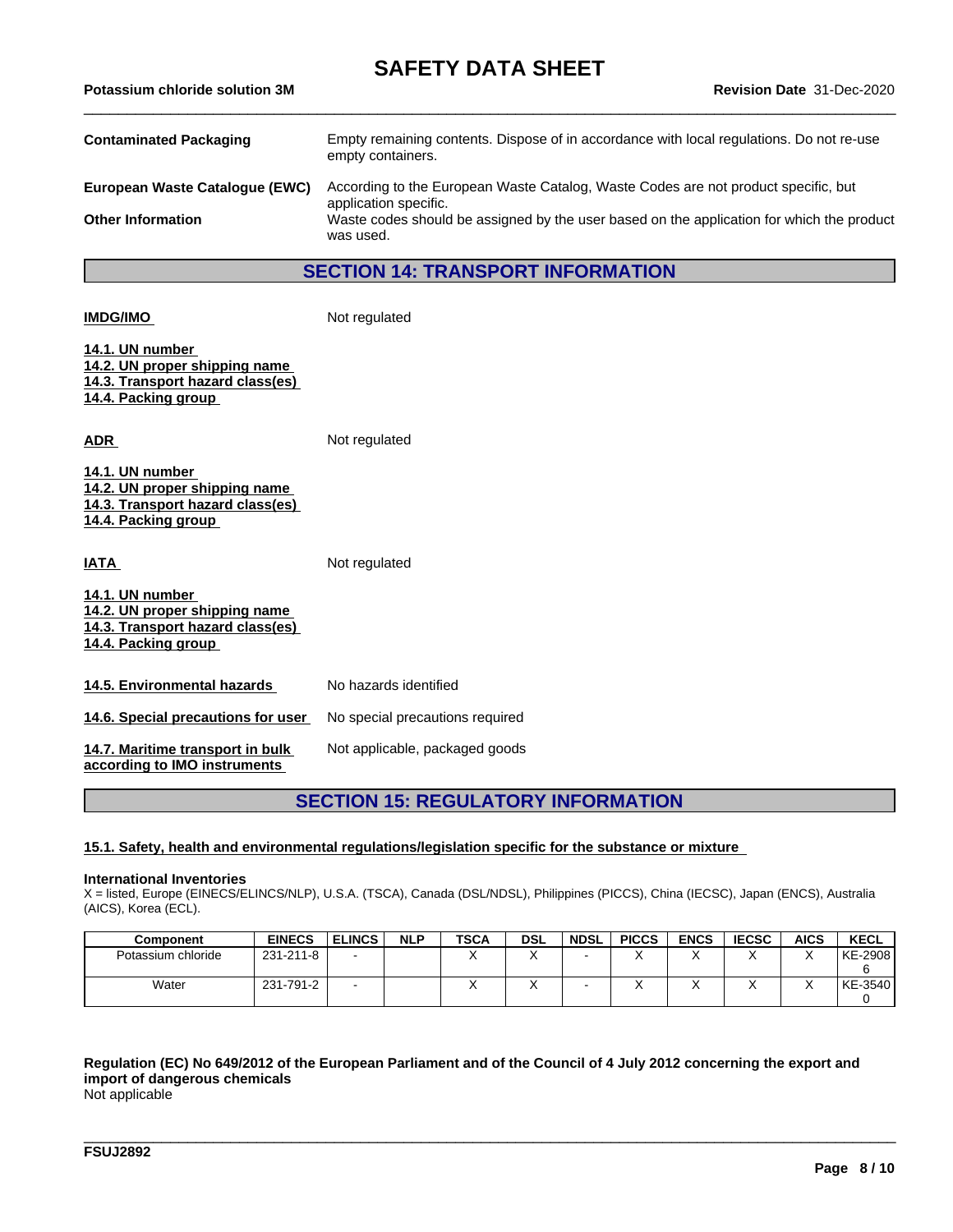## \_\_\_\_\_\_\_\_\_\_\_\_\_\_\_\_\_\_\_\_\_\_\_\_\_\_\_\_\_\_\_\_\_\_\_\_\_\_\_\_\_\_\_\_\_\_\_\_\_\_\_\_\_\_\_\_\_\_\_\_\_\_\_\_\_\_\_\_\_\_\_\_\_\_\_\_\_\_\_\_\_\_\_\_\_\_\_\_\_\_\_\_\_\_ **Potassium chloride solution 3M Revision Date** 31-Dec-2020

#### **National Regulations**

**WGK Classification** Water endangering class = 1 (self classification)

| `omponent                    | <br><br>$-$<br>---<br>rmanv<br><u>'VwVwS</u><br>Classification<br>M <sup>2</sup><br><i>ia</i> ter<br>vс. | <b>Class</b><br><b>ΤΔ</b> .<br>uft<br>≧armanv<br>OUTHAL |
|------------------------------|----------------------------------------------------------------------------------------------------------|---------------------------------------------------------|
| <b>chloride</b><br>۱r<br>uld | WGK                                                                                                      |                                                         |

| Component                     | <b>INRS</b><br>S (Tables of occupational<br>France<br>⊦diseases)    |  |  |  |  |
|-------------------------------|---------------------------------------------------------------------|--|--|--|--|
| Dot.<br>chloride<br>otassium  | $I - RG 67$<br>TMP)<br>k des maladies professionnelles /<br>ableaux |  |  |  |  |
| .<br>$\overline{\phantom{a}}$ | (0.00111)<br>$\sim$ $\sim$ $\sim$ $\sim$<br>.                       |  |  |  |  |

**UK** - Take note of Control of Substances Hazardous to Health Regulations (COSHH) 2002 and 2005 Amendment

#### **15.2. Chemical safety assessment**

Chemical Safety Assessment/Reports (CSA/CSR) are not required for mixtures

#### **SECTION 16: OTHER INFORMATION**

#### **Full text of H-Statements referred to undersections 2 and 3**

| <b>Legend</b>                                                                                                                                                                                                                                                                                                                                                                                                                                                                             |                                                                                                                                                                                                                                                                                                                         |  |  |  |
|-------------------------------------------------------------------------------------------------------------------------------------------------------------------------------------------------------------------------------------------------------------------------------------------------------------------------------------------------------------------------------------------------------------------------------------------------------------------------------------------|-------------------------------------------------------------------------------------------------------------------------------------------------------------------------------------------------------------------------------------------------------------------------------------------------------------------------|--|--|--|
| <b>CAS</b> - Chemical Abstracts Service                                                                                                                                                                                                                                                                                                                                                                                                                                                   | <b>TSCA</b> - United States Toxic Substances Control Act Section 8(b)<br>Inventory                                                                                                                                                                                                                                      |  |  |  |
| EINECS/ELINCS - European Inventory of Existing Commercial Chemical DSL/NDSL - Canadian Domestic Substances List/Non-Domestic<br>Substances/EU List of Notified Chemical Substances<br><b>PICCS</b> - Philippines Inventory of Chemicals and Chemical Substances<br><b>IECSC</b> - Chinese Inventory of Existing Chemical Substances<br><b>KECL</b> - Korean Existing and Evaluated Chemical Substances                                                                                    | Substances List<br><b>ENCS</b> - Japanese Existing and New Chemical Substances<br><b>AICS</b> - Australian Inventory of Chemical Substances<br>NZIoC - New Zealand Inventory of Chemicals                                                                                                                               |  |  |  |
| <b>WEL</b> - Workplace Exposure Limit<br><b>ACGIH</b> - American Conference of Governmental Industrial Hygienists<br><b>DNEL</b> - Derived No Effect Level<br><b>RPE</b> - Respiratory Protective Equipment<br><b>LC50</b> - Lethal Concentration 50%<br><b>NOEC</b> - No Observed Effect Concentration<br><b>PBT</b> - Persistent, Bioaccumulative, Toxic                                                                                                                                | <b>TWA</b> - Time Weighted Average<br>IARC - International Agency for Research on Cancer<br>Predicted No Effect Concentration (PNEC)<br>LD50 - Lethal Dose 50%<br><b>EC50</b> - Effective Concentration 50%<br><b>POW</b> - Partition coefficient Octanol: Water<br><b>vPvB</b> - very Persistent, very Bioaccumulative |  |  |  |
| ADR - European Agreement Concerning the International Carriage of<br>Dangerous Goods by Road<br><b>IMO/IMDG</b> - International Maritime Organization/International Maritime<br>Dangerous Goods Code<br>OECD - Organisation for Economic Co-operation and Development<br><b>BCF</b> - Bioconcentration factor<br>Key literature references and sources for data<br>https://echa.europa.eu/information-on-chemicals<br>Suppliers safety data sheet, Chemadvisor - LOLI, Merck index, RTECS | <b>ICAO/IATA</b> - International Civil Aviation Organization/International Air<br><b>Transport Association</b><br><b>MARPOL</b> - International Convention for the Prevention of Pollution from<br>Ships<br><b>ATE</b> - Acute Toxicity Estimate<br>VOC (volatile organic compound)                                     |  |  |  |
| Classification and procedure used to derive the classification for mixtures according to Regulation (EC) 1272/2008 [CLP]:                                                                                                                                                                                                                                                                                                                                                                 |                                                                                                                                                                                                                                                                                                                         |  |  |  |

Classification and procedure used to derive the classification for mixtures according to Regulation (EC) 1272/2008 [CLP]: **Physical hazards** On basis of test data

| <b>Health Hazards</b>        | Calculation method |
|------------------------------|--------------------|
| <b>Environmental hazards</b> | Calculation method |

#### **Training Advice**

Chemical hazard awareness training, incorporating labelling, Safety Data Sheets (SDS), Personal Protective Equipment (PPE) and hygiene.

\_\_\_\_\_\_\_\_\_\_\_\_\_\_\_\_\_\_\_\_\_\_\_\_\_\_\_\_\_\_\_\_\_\_\_\_\_\_\_\_\_\_\_\_\_\_\_\_\_\_\_\_\_\_\_\_\_\_\_\_\_\_\_\_\_\_\_\_\_\_\_\_\_\_\_\_\_\_\_\_\_\_\_\_\_\_\_\_\_\_\_\_\_\_

| <b>Creation Date</b> | 19-Oct-2010 |
|----------------------|-------------|
| <b>Revision Date</b> | 31-Dec-2020 |